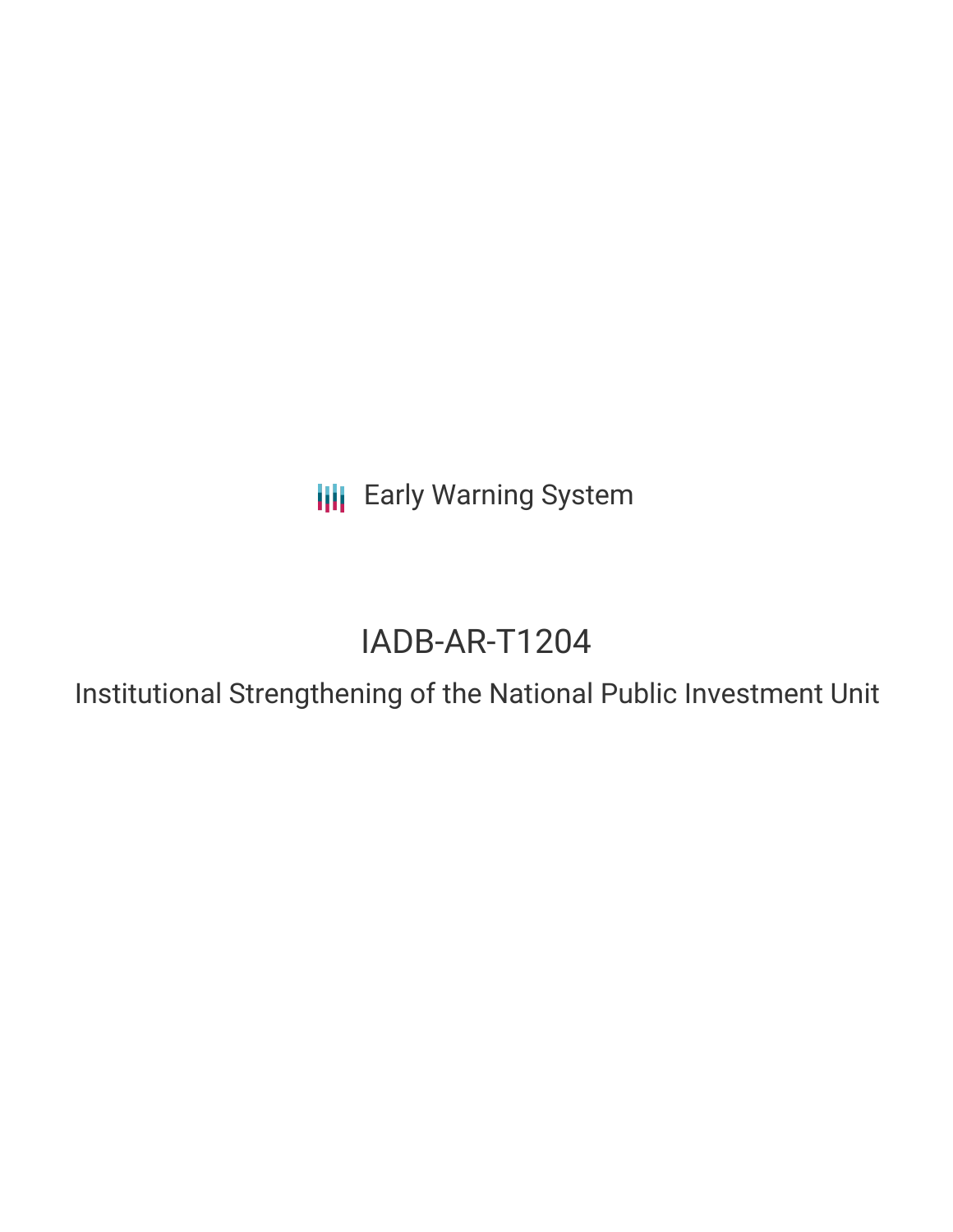

# **Quick Facts**

| <b>Countries</b>               | Argentina                                 |
|--------------------------------|-------------------------------------------|
| <b>Financial Institutions</b>  | Inter-American Development Bank (IADB)    |
| <b>Status</b>                  | Active                                    |
| <b>Bank Risk Rating</b>        | C                                         |
| <b>Voting Date</b>             | 2018-05-14                                |
| <b>Borrower</b>                | Government of Argentina                   |
| <b>Sectors</b>                 | Law and Government, Technical Cooperation |
| <b>Investment Type(s)</b>      | Grant                                     |
| <b>Investment Amount (USD)</b> | $$0.35$ million                           |
| <b>Grant Amount (USD)</b>      | $$0.35$ million                           |
| <b>Project Cost (USD)</b>      | $$0.35$ million                           |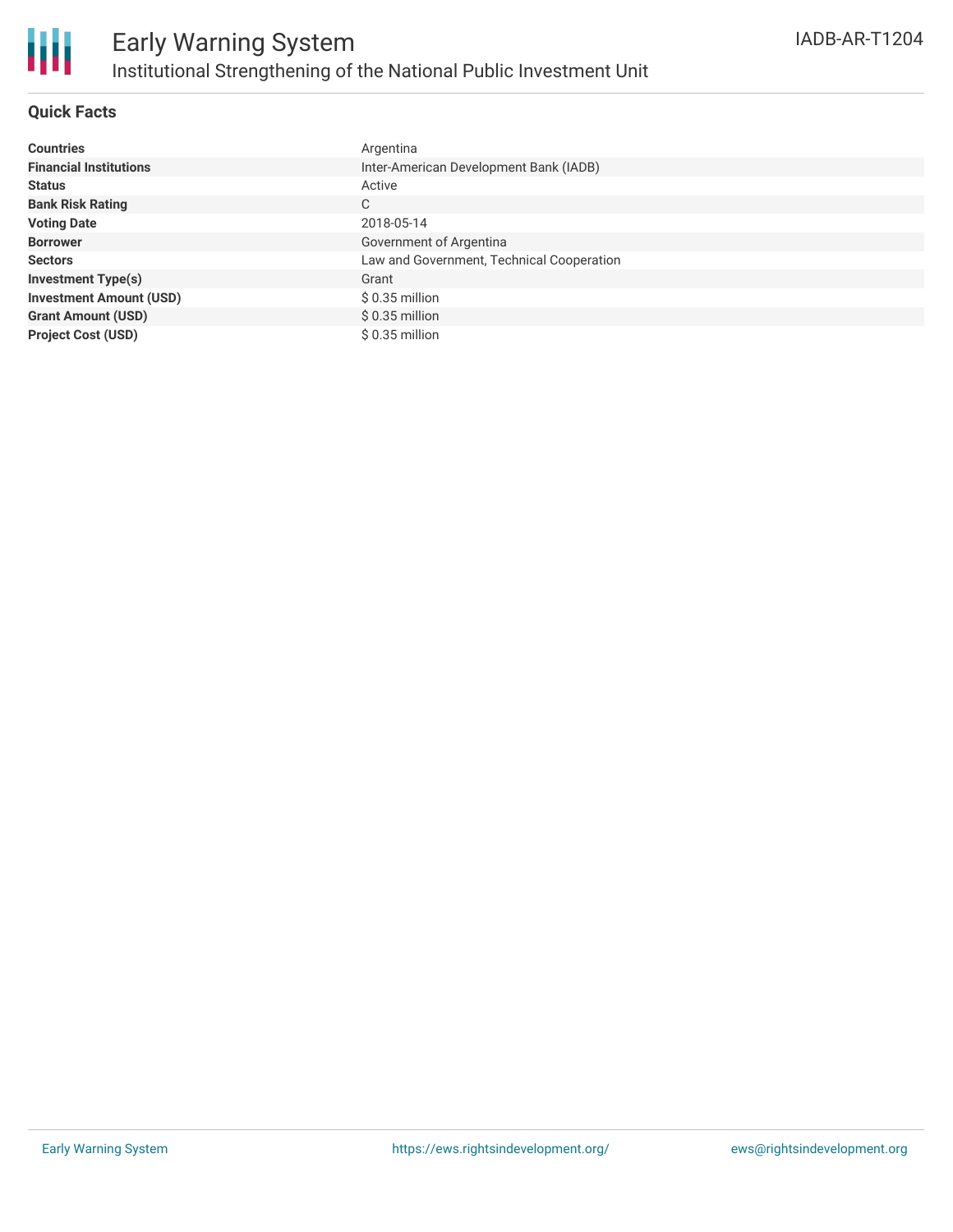

# **Project Description**

Strengthen the ability of theSupport the DNIP in its institutional strengthening to improve the efficiency of public investment in Argentina. The strengthening will take place in parallel in the revision and improvement of the macro-processes of public investment, and in the use of digital platforms of last generation to facilitate the prioritization of projects. Additionally, this TC aims to accompany the authorities in the process of designing and implementing the reforms included in the Program to Strengthen Growth (AR-L1283), currently under preparation. This Program seeks, among other specific objectives, to improve the efficiency of the public investment process as a mechanism to increase economic growth, and this TC is instrumental in the implementation of policies that achieve this objective. National investment Unit to prioritize investments and perform ex post monitoring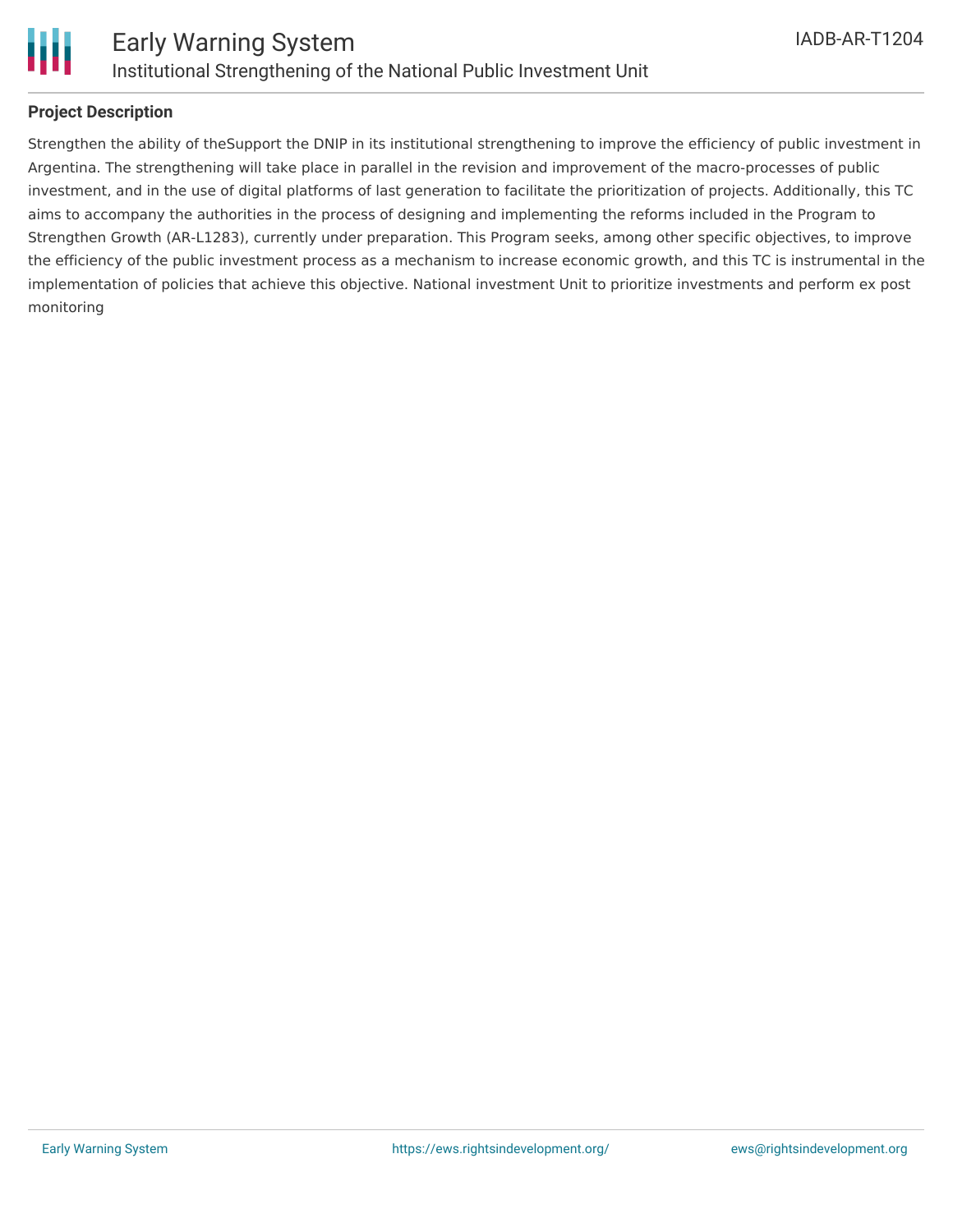

# Early Warning System Institutional Strengthening of the National Public Investment Unit

### **Investment Description**

• Inter-American Development Bank (IADB)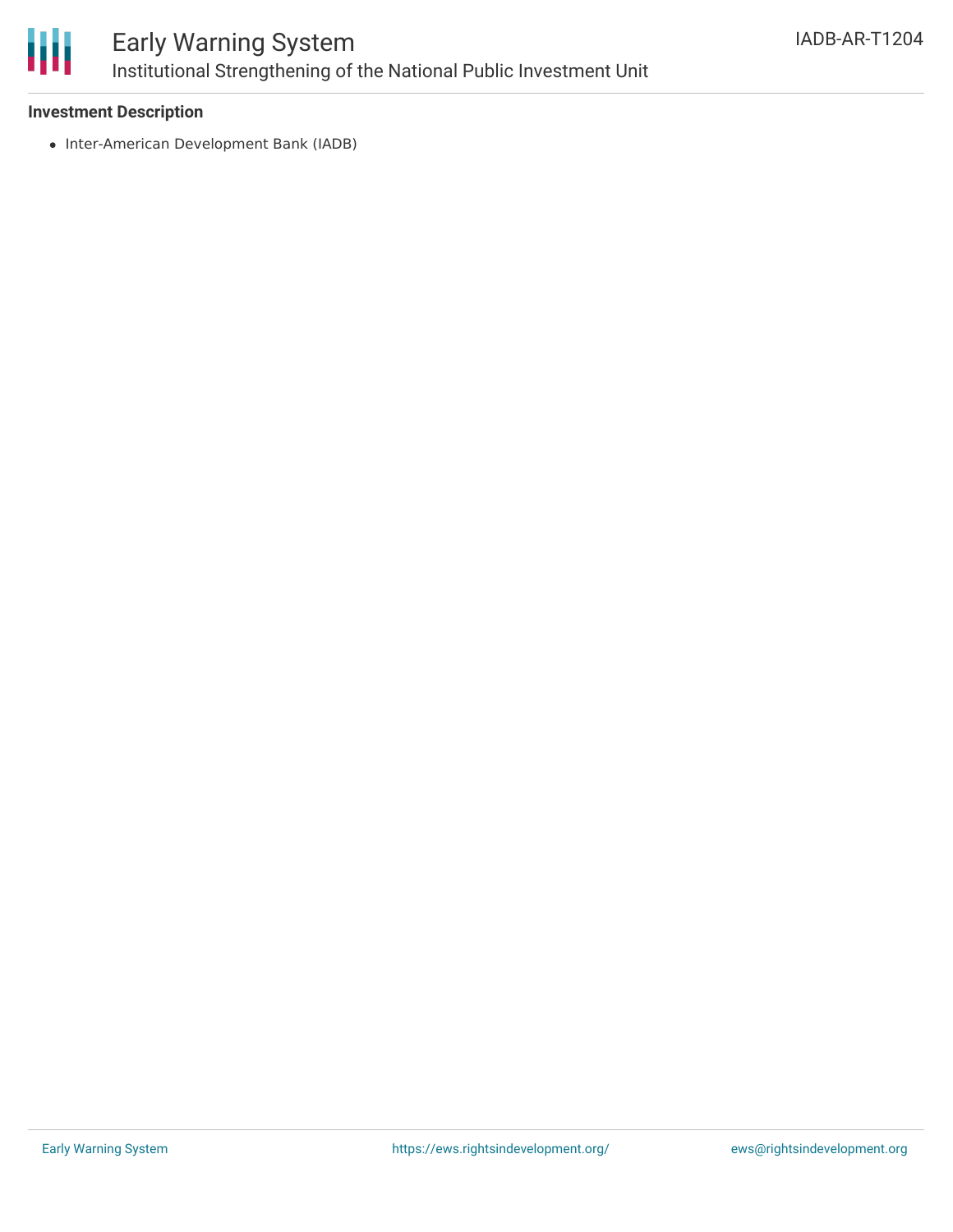# **Contact Information**

# ACCOUNTABILITY MECHANISM OF IADB

The Independent Consultation and Investigation Mechanism (MICI) is the independent complaint mechanism and fact-finding body for people who have been or are likely to be adversely affected by an Inter-American Development Bank (IDB) or Inter-American Investment Corporation (IIC)-funded project. If you submit a complaint to MICI, they may assist you in addressing the problems you raised through a dispute-resolution process with those implementing the project and/or through an investigation to assess whether the IDB or IIC is following its own policies for preventing or mitigating harm to people or the environment. You can submit a complaint by sending an email to MICI@iadb.org. You can learn more about the MICI and how to file a complaint at http://www.iadb.org/en/mici/mici,1752.html (in English) or http://www.iadb.org/es/mici/mici,1752.html (Spanish).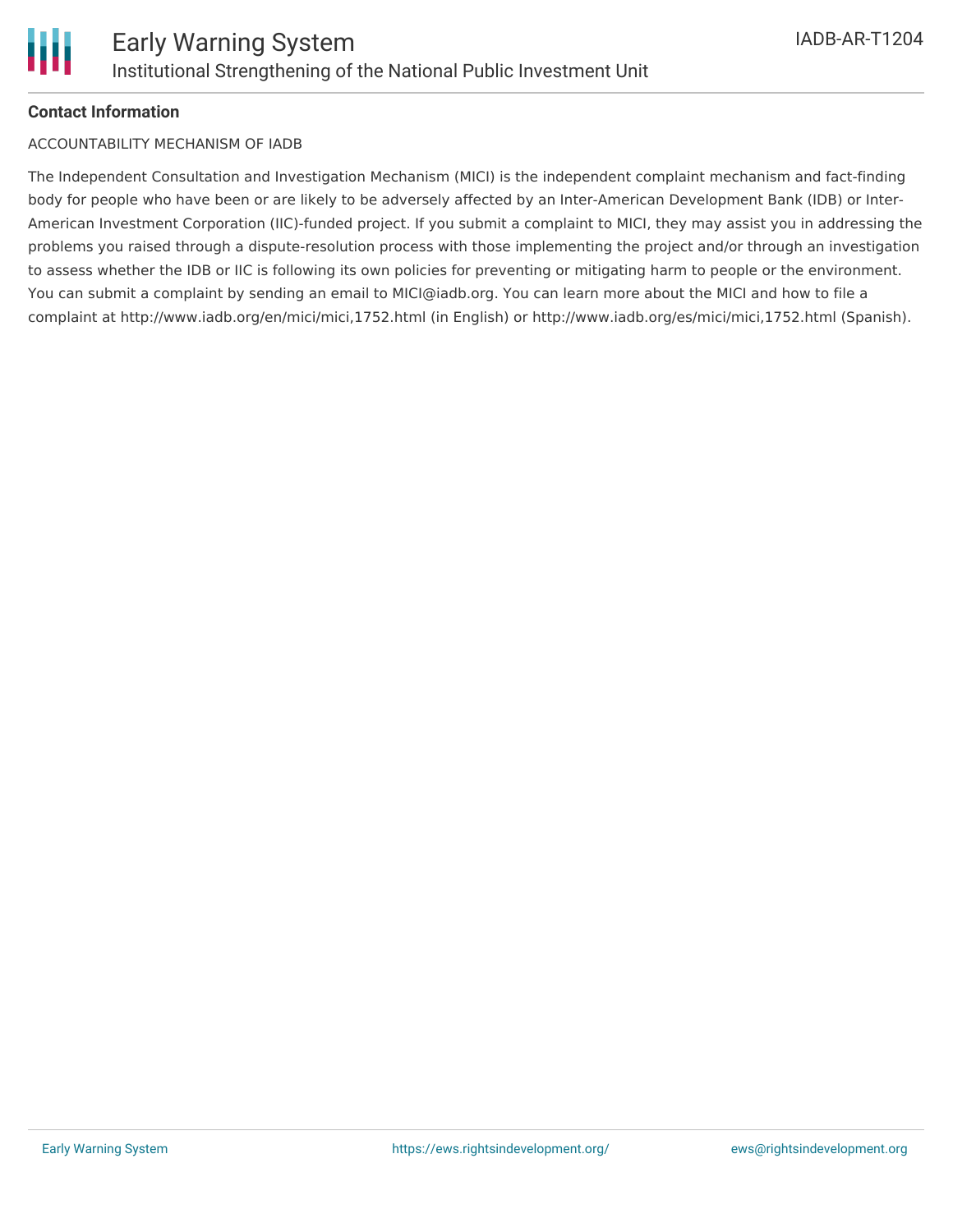

#### **Bank Documents**

- Abstracto de [Cooperación](http://idbdocs.iadb.org/wsdocs/getdocument.aspx?docnum=EZSHARE-1617068821-3) Técnica
- AR-T1204 Anexo I [Confidencial](https://www.iadb.org/Document.cfm?id=EZSHARE-1617068821-13)
- AR-T1204 Anexo II Matriz de [Resultados](https://www.iadb.org/Document.cfm?id=EZSHARE-1617068821-4)
- AR-T1204 Anexo III Términos de [Referencia](https://www.iadb.org/Document.cfm?id=EZSHARE-1617068821-5)
- AR-T1204 Anexo IV Plan de [Adquisiciones](https://www.iadb.org/Document.cfm?id=EZSHARE-1617068821-6)
- Documento de [Cooperación](http://idbdocs.iadb.org/wsdocs/getdocument.aspx?docnum=EZSHARE-1617068821-14) Técnica